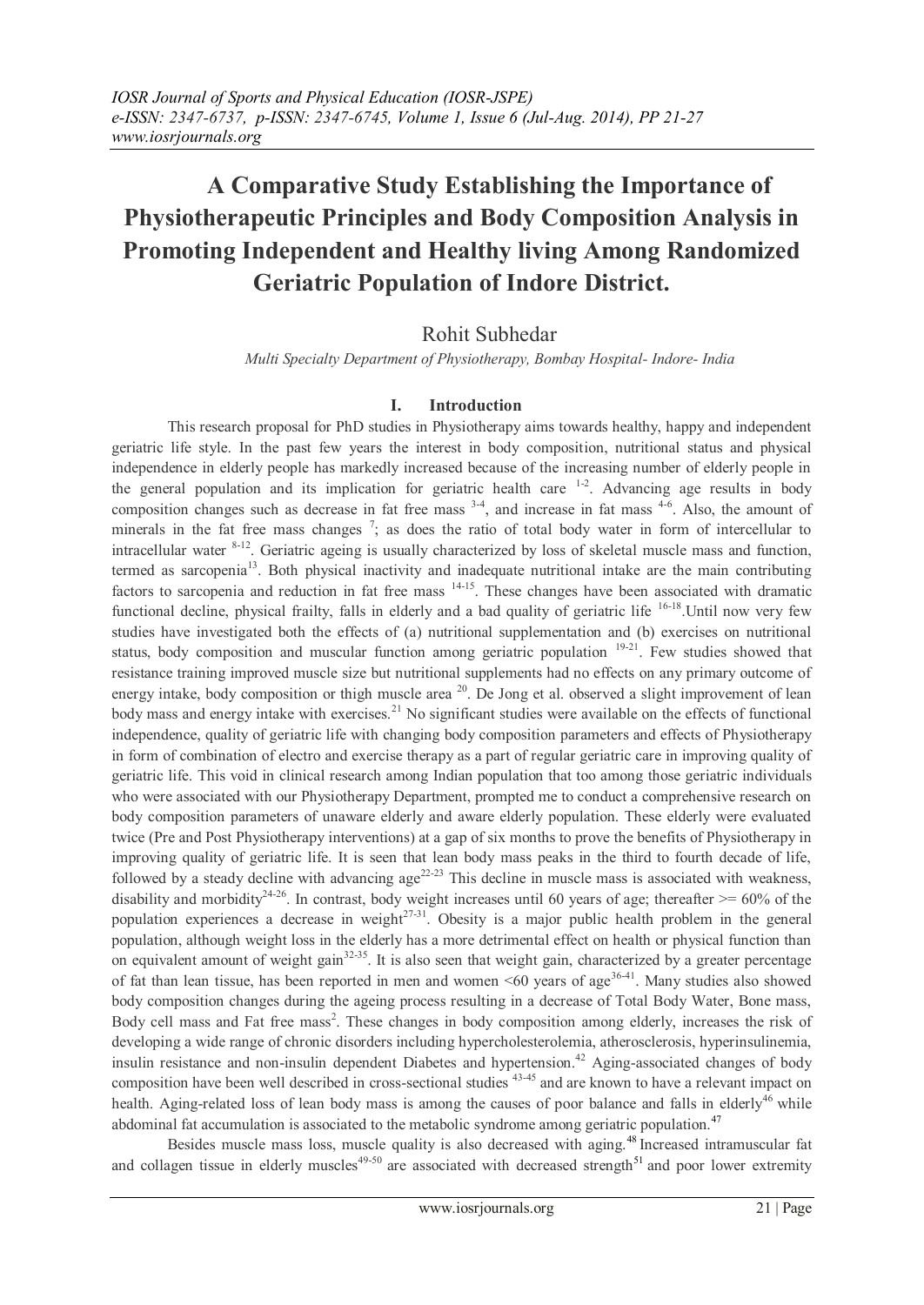performance.<sup>52</sup> Similarly, total body potassium (TBK), an index of the metabolically active cellular mass, <sup>53</sup> was also found to correlate with lower limb strength in over 80-year-old nursing-home residents.[54](http://www.clinicalnutritionjournal.com/article/S0261-5614(05)00190-1/fulltext#bib12)

It is known that intracellular potassium concentration remains constant with aging whereas its content in fat-free mass decreases progressively from age 30 to 80, suggesting that metabolically active cellular mass is reduced in the muscle of elderly people.<sup>54</sup>

Because of the important implications of body composition in the development of disease and physical dependency, there is a large interest in understanding the progression of body composition modification to prevent or, at least, attenuate it. In this regard, several studies have shown the beneficial effect of physical activity. Strength training prevents muscle wasting<sup>55-56</sup> and preserves physical independence, while aerobic exercise reduces the risk of cardiovascular events.<sup>57-58</sup>

Less clear are the findings about the role of leisure-time physical activity in attenuating the development of sarcopenia and the increase of body fat, while some studies showed no effect on fat-free mass loss,  $59$  nor relationship with appendicular skeletal muscle mass,  $60$  other findings $61-62$  suggest that leisure-time physical activity could delay fat-free mass loss and fat mass (FM) gain. In addition, all of these studies, except one, <sup>60</sup> provide cross-sectional data, while it would be important to define the role of physical activity in longitudinal settings.

Our Hypothesis (1) States that physical activity in form of any spontaneous activities such as walking or FBER (Full Body Exercise Regime), hobbies and recreational sports, 4F Diet Technique, and Physiotherapy interventions might be effective, In mitigating the loss of lean body mass, preserving muscle cellular mass, delaying body fat accumulation and aging in randomized geriatric population of Indore District. (2) States that difference in segmental body fat distribution shall be an indicator for musculoskeletal disorders.

 Aim and Objectives of this study is (1) To investigate body composition changes in a population of elderly subjects in apparent good health and active (2) To evaluate the impact of regular Physiotherapy in form of physical exercises (FBER) program as derived by us, 4F Diet Principle as derived by us, and electrotherapeutic interventions for reducing effects of aging and age-related body composition changes among randomized Geriatric Population of Indore – District.

## **II. Literature Review**

.

1. M. Bonnefoy1, 2,3,4, C. Cornu5, S. Normand2, F. Boutitie6, F. Bugnard5,A. Rahmani4, J. R. Lacour4 and M. Laville2,3 studied The effects of exercise and protein–energy supplements on body composition and muscle function in frail elderly individuals: a long-term controlled randomized study showed that A long-term combined intervention is feasible in frail elderly individuals with a good rate of compliance. Nutritional supplements and exercise may improve muscle function. Despite no significant results on FFM, due to the limited number of volunteers, combined intervention should be suggested to counteract muscle weakness in the frail elderly.

2. DK Dey1, 2,3\*, l Bosaeus 2, L Lissner 3,4, B Steen 1 Body composition estimated by bioelectrical impedance in the Swedish elderly. Development of population-based prediction equation and reference values of fat-free mass and body fat for 70- and 75-y olds and the results of the study showed the FFMBIA correlated well with FFM4C (r¼0.95, SEE¼2.64 kg). The FFMBIA (kg) in 70-y-old males and females were 58.575.4 and 43.474.4, and for 75-y-old males and females were 56.174.7 and 42.574, respectively. The body fat in kg (FM) among 70-y-old males and females were 25.278.1 and 25.778.4, and for 75-y-old males and females were 21.777.1 and 22.8þ7.2, respectively. The percent body fat (BF%) among 70-y-old males and females were 29.575.8 and 36.376.4, and for 75-y-old males and females were 27.376 and 34.176.1, respectively. Conclusion of study was the FFM, FM and BF% from this study might be used as reference values for Swedish elderly aged 70 and 75 y.

3. Barbara Sternfeld1, Long Ngo2, William A. Satariano2, and Ira B.Tager studied the Association of Body Composition with Physical Performance and Self-reported Functional Limitation in Elderly Men and Women and the findings suggest that fat mass negatively impacts some domains of physical performance and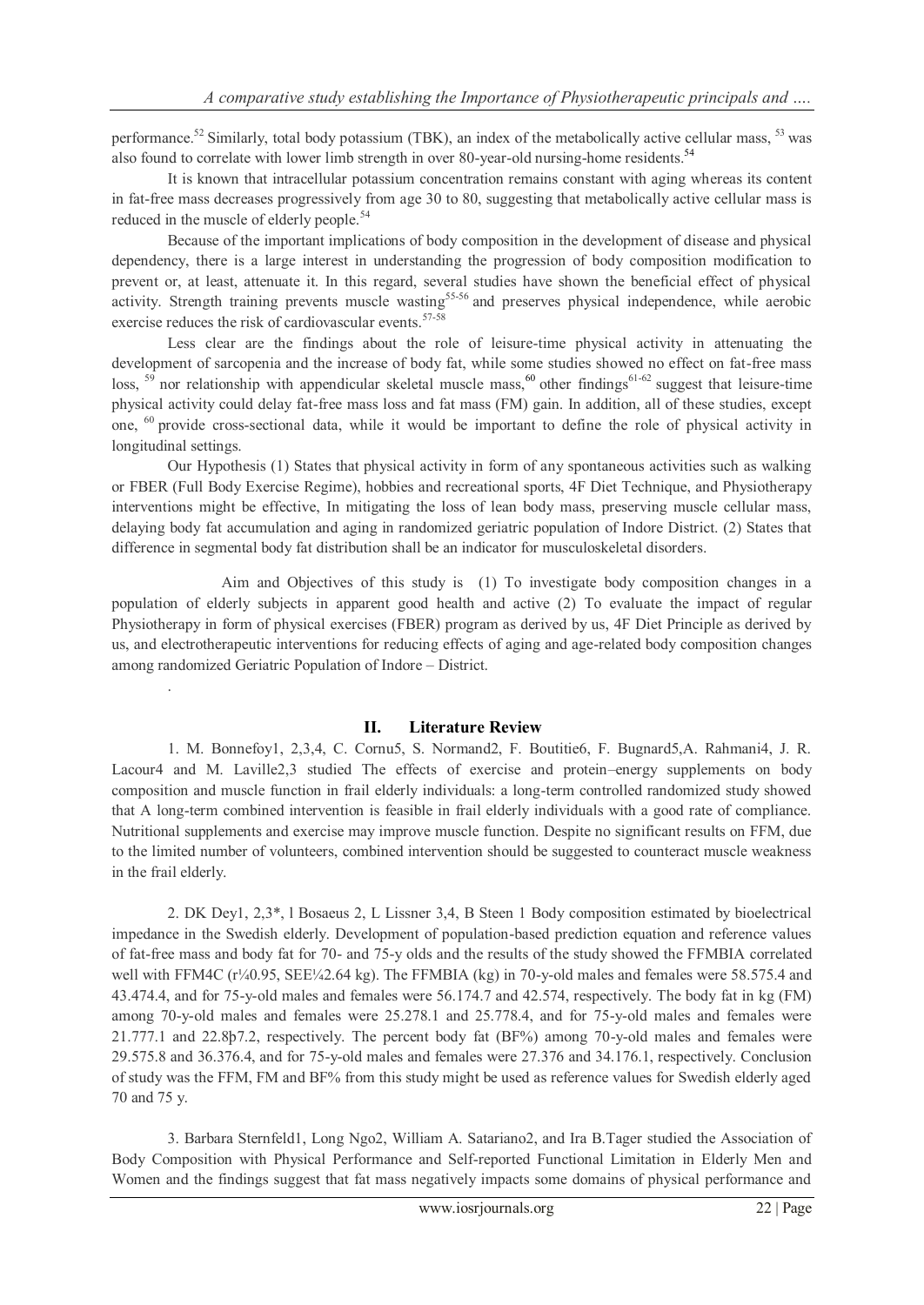overall functioning, while lean mass is less significant in absolute terms but is important relative to amount of body fat.

4. [Comasia Addolorata](http://www.clinicalnutritionjournal.com/article/S0261-5614(05)00190-1/abstract) Raguso [Ursula](http://www.clinicalnutritionjournal.com/article/S0261-5614(05)00190-1/abstract) Kyle [Michel Picard](http://www.clinicalnutritionjournal.com/article/S0261-5614(05)00190-1/abstract) Kossovsky [Catherine](http://www.clinicalnutritionjournal.com/article/S0261-5614(05)00190-1/abstract) Roynette Ariane [Paoloni-Giacobino](http://www.clinicalnutritionjournal.com/article/S0261-5614(05)00190-1/abstract) [Didier](http://www.clinicalnutritionjournal.com/article/S0261-5614(05)00190-1/abstract) Hans [Laurence](http://www.clinicalnutritionjournal.com/article/S0261-5614(05)00190-1/abstract) Genton Claude [Pichard](http://www.clinicalnutritionjournal.com/article/S0261-5614(05)00190-1/abstract) done a 3-year longitudinal study on body composition changes in the elderly: Role of physical exercise, and concluded Mild but significant decline in muscle mass and its TBK content, and body fat accumulation were observed over a 3-year period in healthy elderly subject: leisure-time physical activity does not seem to prevent them. However, a higher level of physical activity is associated with higher muscle mass and TBK content, and less total and truncal fat.

5. Virginia A Hughes, Walter R Frontera, Ronenn Roubenoff, William J Evans, and Maria A Fiatarone Singh studied longitudinal changes in body composition in older men and women: role of body weight change and physical activity. On average, FM increased; however, the increase in women was attenuated with advancing age. The decrease in FFM over the follow-up period was small and masked the wide interindividual variation that was dependent on the magnitude of weight change. The contribution of weight stability, modest weight gains, or lifestyle changes that include regular resistance exercise in attenuating lean-tissue loss with age should be explored.

# **Study Methodology:**

Subjects: The total study shall include on an average 300/500 subjects. The subjects shall be divided in to three Major Groups. Group A: Population between the age group 41 to 50 years Total Number of Subjects = 100 Males  $= 50$  Females  $= 50$ Group B: Population between the age group 51 to 60 years Total Number of Subjects = 100 Males  $= 50$  Females  $= 50$ Group C: Population between the age group 61 to 75 years Total Number of Subjects = 100  $Males = 50$  Females =  $50$ Method of Analytical Research and Grouping:

Each Group Individuals will be initially evaluated for their Body Composition parameter analysis. Based upon the results a proper Physiotherapy consultation will be provided and appropriate Exercise prescription shall be given to the elderly. The technique derived for efficacy and prescription shall be termed as FBER program having 18 types of safe total body slow gradual and safe works out of Elderly. Prescription of electrotherapy Modalities will also be given to those having pain and discomfort as and when required. All this individuals from each group shall be reassessed after a period of 6 Months, through Body composition analysis with Tanita BC 418 Body Composition Analyzer.

Inter AND Intra Group statistical assessment shall be done to establish significant results.

|                                                                        | Group A, B, $C = Pre$ Assessment Group Group A1, B2, $C3 = Post Treatment Group$ |
|------------------------------------------------------------------------|----------------------------------------------------------------------------------|
| Group A                                                                | Group A1                                                                         |
| Group B                                                                | Group B <sub>2</sub>                                                             |
| Group C                                                                | Group C <sub>3</sub>                                                             |
| <b>Method of Analysis</b> – Bioelectrical Impedance method of Analysis |                                                                                  |
| <b>Technical Specification: Materials</b>                              |                                                                                  |

1. Tanita Bc 418 Body Composition Analyzer

**Principle:** Bioelectrical impedance

The key to the TANITA MEDICAL range is accuracy and simplicity. The analyzers are fast, easy to use and can be linked to data capture and trend analysis software allowing less time –consuming paperwork and more consultation time. All Tanita body composition analyzers meet the strict MDD and NAWI European regulation relation relating to the weighing mechanism.

Segmental reading separates into fat % mass, fat free mass and predicted muscles mass for: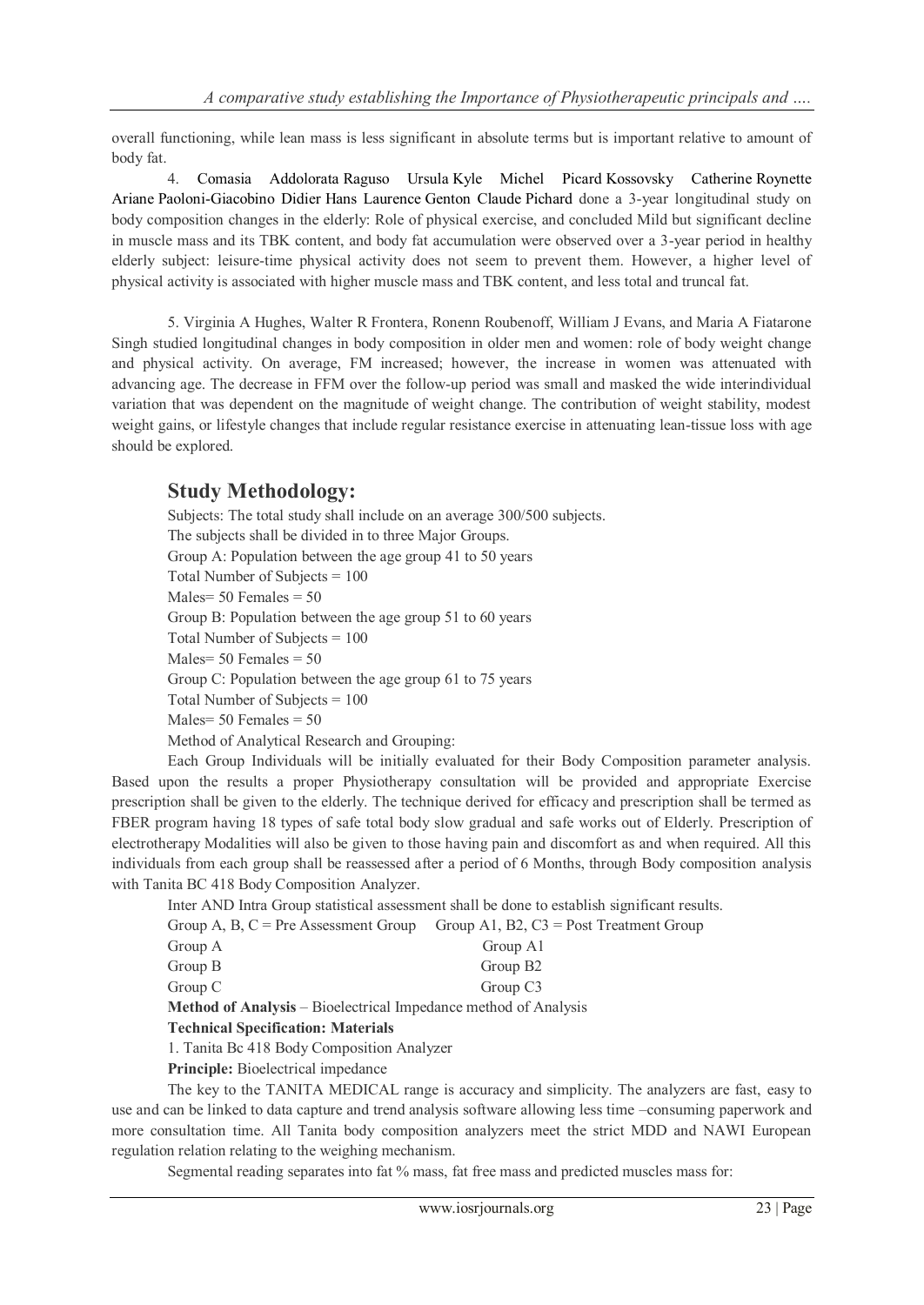- 1. Right Arm
- 2. Right Leg
- 3. Left Arm
- 4. Left Leg
- 5. Trunk

Tanita BC- 418 Body Composition Analyzer

Tanita B.C.A- Gives Print Out For:

- 1. Weight
- 2. BMI
- 3. BMR
- 4. Fat%
- 5. Fat Mass
- 6. Fat Free Mass
- 7. Total Body Water
- 8. Desirable Body Fat Ranges
- 9. Segmental Body Fat Information

#### **Materials used:**

1.FAT CHART 2. BMI CHART 3. WEIGHT CHART 4. DIGITAL WEIGHING MACHINE 5. HEIGHT CHART 6. TANITA BODY COMPOSITION ANALYSER 7. FITNESS SOFTWEAR and FITNESS PROFILE

**Time to Evaluate**: 5 min per patient **Outcome Measures** Height Weight Body fat% Fat mass Fat free mass/ Lean Body Mass Basal Metabolic Rate Right and left leg fat mass Right and left arm fat mass Trunk fat mass

#### **Variables-**

# **Independent Variables-**

Room ergonomics Patient psychology and emotional status Religious Economical status Body composition analysis

## **Dependent Variables-**

Weight Height Fat mass Fat free mass BMR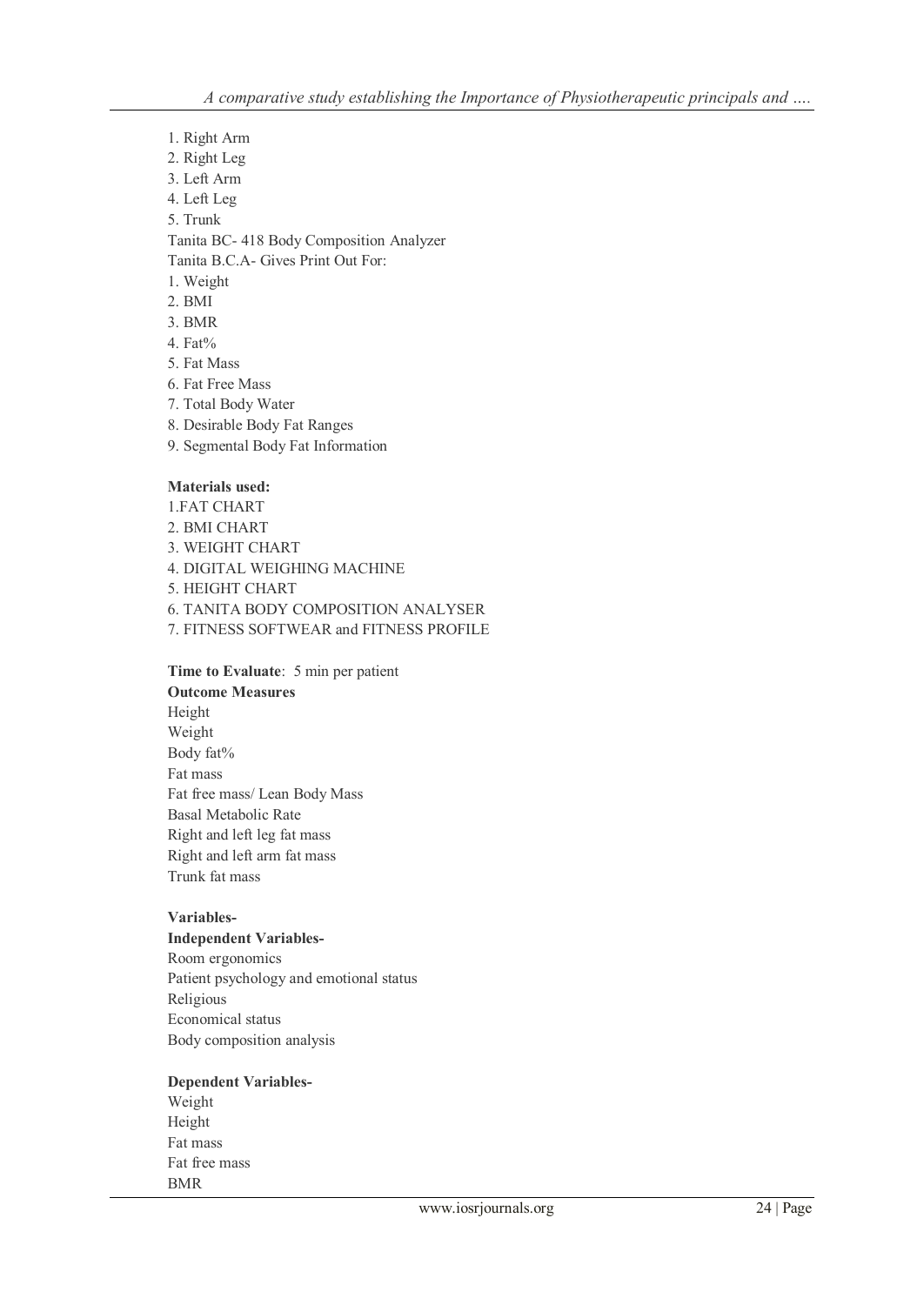Segmental fat mass Nutrition and Diet

**Data analysis**- Data analysis between-

 $G_A$  vs.  $G_B$  <sub>Vs</sub>  $G_{A1}$  vs.  $G_{B1}$  $G_A$  vs.  $G_C$  vs  $G_{A1}$  vs.  $G_{C1}$  $G_B$  vs.  $G_C$  vs GB1 vs.  $G_{C1}$ 

#### **Statement of Problem**

A comparative study establishing the Importance of Physiotherapeutic Principles and Body Composition Analysis in Promoting Independent and healthy living Among Randomized Geriatric Population of Indore District. This research proposal for my PhD studies in Physiotherapy aims towards healthy, happy and independent geriatric life style.

#### **References:**

- [1]. Munro HN, Nutrition and ageing. Br Med Bull 1981; 37:83-8
- [2]. Steen B. Nutrition and ageing. Nutr rev 1988; 46:45-51.
- [3]. Forbes GB. The adult decline in lean body mass. Hum Biol 1976; 48:161-73.
- [4]. Novak LP. Ageing, total body potassium, fat free mass and cell mass in males and females between ages 18 and 85 years. J Gerontol 1972; 27:438-43.
- [5]. Noppa H, Andersson M, Bengtsson C, Bruce A, Isaksson B. Body composition in middle-aged women with special reference to the correlation between body fat mass and anthropometric data. Am J Clin Nutr 1979; 32:1388-95.
- [6]. Durnin JVGA, Womersley J. Body fat assessed from total body density and its rstimation from skinfold thickness: measurements on 481 men and women aged from 16 to 72 years. Br J Nutr 1974; 32:77-97.
- [7]. Mazess RB. On aging bone loss. Clin Orthop Res 1982; 165:239-52.
- [8]. Forbes GB. Human body composition. New York: Springer Verlage, 1988.
- [9]. Friss-Hansen B. Hydrometry of growth and ageing. In: Brozek J, ed. Human body composition. Oxford: Peragamon Press, 1965:191-209.
- [10]. Borkan GA, Norris AH. Fat redistribution and the changing body dimensions of the adult male. Hum Biol 1977; 49:495-514.
- [11]. Steen B, Isaksson B, Svanborg A. Body composition at 70 and 75 years of age; a longitudinal population study. J Clin Exp Gerontol 1979; 1:185-200.
- [12]. Steen B. Body composition and ageing. Nutr Rev 1988; 46:40-6.
- [13]. Gallagher D, Ruts E, Visser M, Heshka S, Baumgartner RN, Wang J, Pierson RN, Pi-Sunyer FX & Heymsfield SB (2000) Weight stability masks sarcopenia in elderly men and women. American Journal of Physiology and Endocrinology Metabolism 279, E366–E375.
- [14]. Campbell WW, Crim MC, Young VR & Evans WJ (1994) Increased energy requirements and changes in body composition with resistance training in older adults. American Journal of Clinical Nutrition 60, 167–175.
- [15]. Millward DJ, Fereday A, Gibson N & Pacy PJ (1997) Aging, protein requirements, and protein turnover. American Journal of Clinical Nutrition 66, 774–786.
- [16]. Chumlea W, Guo S, Glaser R & Vellas B (1997) Sarcopenia, function and health. Nutrition and Health 1, 7–12.
- [17]. Evans W (1997) Functional and metabolic consequences of sarcopenia. Journal of Nutrition 127, 998S–1003S.
- [18]. Payette H, Hanusaik N, Bourier V, Morais JA & Gray-Donald K (1998) Muscle strength and functional mobility in relation to lean body mass in free living frail elderly women. European Journal of Clinical Nutrition 52, 45–53.
- [19]. Meredith CN, Frontera WR, O'Reilly KP & Evans WJ (1992) Body composition in elderly men: effect of dietary modification during strength training. Journal of the American Geriatrics Society 40, 155–162.
- [20]. Fiatarone MA, O'Neill EF, Doyle Ryan N, Clements KM, Solares GR, Lipsitz LA & Evans WJ (1994) Exercise training and nutritional supplementation for physical frailty in very elderlypeople. New England Journal of Medicine 330, 1769–1775.
- [21]. De Jong N, Chin A, Paw MJM, De Groot L, de Graaf C, Kok FJ & Van Staveren WA (2000) Dietary supplements and physical exercise affecting bone and body composition in frail elderly persons. American Journal of Public Health 90, 947–954.
- [22]. Allen T, Andersen EC, Langham WH. Total body potassium and gross body composition in relation to age. J Gerontol 1960;15:348–57.
- [23]. Pierson RN, Lin DHY, Phillips RA. Total body potassium in health: effects of age, sex, height, and fat. Am J Physiol 1974;226:206–12.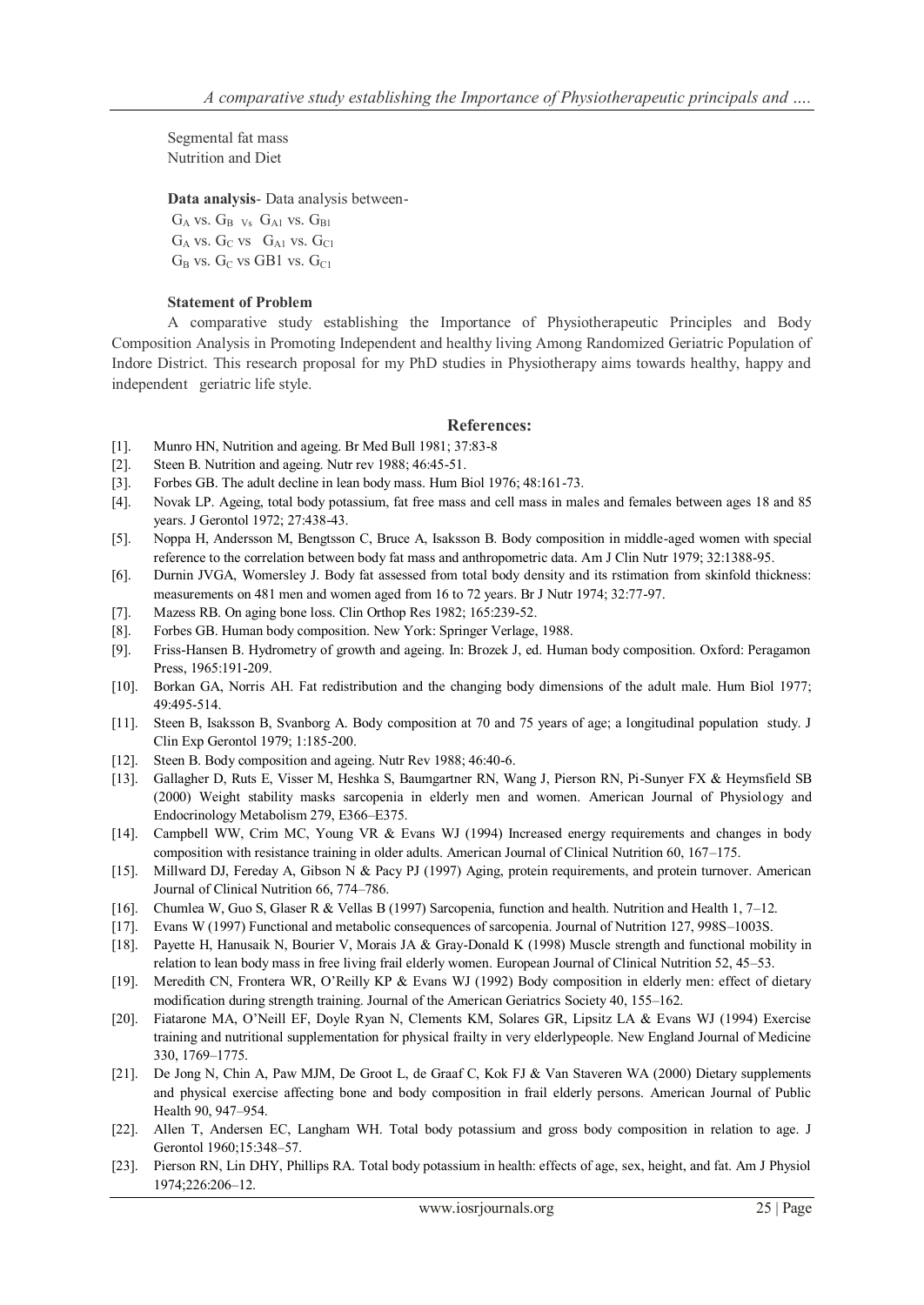- [24]. Baumgartner RN, Koehler KM, Gallagher D, et al. Epidemiology of sarcopenia among the elderly in New Mexico. Am J Epidemiol 1998; 147:755–63.
- [25]. Frontera WR, Hughes VA, Lutz KJ, Evans WJ. A cross-sectional study of muscle strength and mass in 45- to 78-yrold men and women. J Appl Physiol 1991;71:644–50.
- [26]. Hughes VA, Frontera WR, Wood M, et al. Longitudinal muscle strength changes in the elderly: influence of health, physical activity and body composition. J Gerontol A Biol Sci Med Sci 2001;56: B209–17.
- [27]. Borkan GA, Norris AH. Fat redistribution and the changing body dimensions of the adult male. Hum Biol 1977;49:495–514. Downloaded from ajcn.nutrition.org by guest on May 30, 2013
- [28]. Chumlea WC, Garry PJ, Hunt WC, Rhyne RL. Distributions of serial changes in stature and weight in a healthy elderly population. Hum Biol 1988;60:917–25.
- [29]. Shimokata H, Andres R, Coon PJ, Elahi D, Muller DC, Tobin JD. Studies in the distribution of body fat. II. Longitudinal effects of change in weight. Int J Obes 1989;13:455–64.
- [30]. Williamson DF. Descriptive epidemiology of body weight and weight change in US adults. Ann Intern Med 1993;119:646–9.
- [31]. Rissanen AM, Heliovaara M, Aromaa A. Overweight and weight changes in 17 000 adult Finns. Int J Obes 1988;12:391–401.
- [32]. Manson JE, Willett WC, Stampfer MJ, et al. Body weight and mortality among women. N Engl J Med 1995;333:667–85.
- [33]. Harris TB, Savage PJ, Tell GS, Haan M, Kumanyika S, Lynch JC. Carrying the burden of cardiovascular risk in old age: associations of weight and weight change with prevalent cardiovascular disease, risk factors, and health status in the cardiovascular health study. Am J Clin Nutr 1997;66:837–44.
- [34]. Launer LJ, Harris T, Rumpel C, Madans J. Body mass index, weight changes and risk of mobility disability in middle-aged and older women. The epidemioogic follow-up of NHANES I. JAMA 1994; 271:1093–8.
- [35]. Willett WC, Manson JE, Stampfer MJ, et al. Weight, weight changes and coronary heart disease in women. JAMA 1995;273:461–5.
- [36]. Guo SS, Zeller C, Chumlea WC, Siervogel RM. Aging, body composition, and lifestyle: the Fels Longitudinal Study. Am J Clin Nutr 1999;70:405–11.
- [37]. Marti B, Howald H. Long-term effects of physical training on aerobic capacity: controlled study of former elite athletes. J Appl Physiol 1990;69:1451–9.
- [38]. Plowman SA, Drinkwater BL, Horvath SM. Age and aerobic power in women: a longitudinal study. J Gerontol 1979;34:512–20.
- [39]. Sowers MF, Crutchfield M, Jannausch ML, Russell-Aulet M. Longitudinal changes in body composition in women approaching the midlife. Ann Hum Biol 1996;23:253–65.
- [40]. Jackson AS, Wier LT, Ayers GW, Beard EF, Stuteville JE, Blair SN. Changes in aerobic power of women, ages 20– 64 yr. Med Sci Sports Exerc 1996;28:884–91.
- [41]. Siervogel RM,Wisemandle W, Maynard LM, et al. Serial changes in body composition throughout adulthood and their relationships to changes in lipid and lipoprotein levels. The FELS Longitudinal Study. Arterioscler Thromb Vasc Biol 1998;18:1759–64.
- [42]. Baumgartner RN, Heymsfield SB & Roche AF (1995): Human body composition and the epidemiology of chronic disease. Obes. Rex. 3,73–95.
- [43]. Kyle UG, Genton L, Hans D, et al. Total body mass, fat mass, fat-free mass, and skeletal muscle in older people: cross-sectional differences in 60-year-old persons. J Am Geriatr Soc. 2001;49(12):1633–1640
- [44]. .Hansen RD, Raja C, Aslani A, Smith RC, Allen BJ. Determination of skeletal muscle and fat-free mass by nuclear and dual-energy X-ray absorptiometry methods in men and women aged 51–84 y (1–3). Am J Clin Nutr. 1999;70(2):228–233
- [45]. Kyle UG, Genton L, Slosman DO, Pichard C. Fat-free and fat mass percentiles in 5225 healthy subjects aged 15 to 98 years.Nutrition. 2001;17(7–8):534–541
- [46]. Janssen I, Heymsfield SB, Ross R. Low relative skeletal muscle mass (sarcopenia) in older persons is associated with functional impairment and physical disability. J Am Geriatr Soc. 2002;50(5):889–896
- [47]. Van Pelt RE, Evans EM, Schechtman KB, Ehsani AA, Kohrt WM. Contributions of total and regional fat mass to risk for cardiovascular disease in older women. Am J Physiol Endocrinol Metab. 2002;282(5):E1023–E1028
- [48]. Vandervoort AA. Aging of the human neuromuscular system. Muscle Nerve. 2002;25(1):17–25
- [49]. Kent-Braun JA, Ng AV, Young K. Skeletal muscle contractile and noncontractile components in young and older women and men. J Appl Physiol. 2000;88(2):662–668
- [50]. Overend TJ, Cunningham DA, Paterson DH, Lefcoe MS. Thigh composition in young and elderly men determined by computed tomography. Clin Physiol. 1992;12(6):629–640